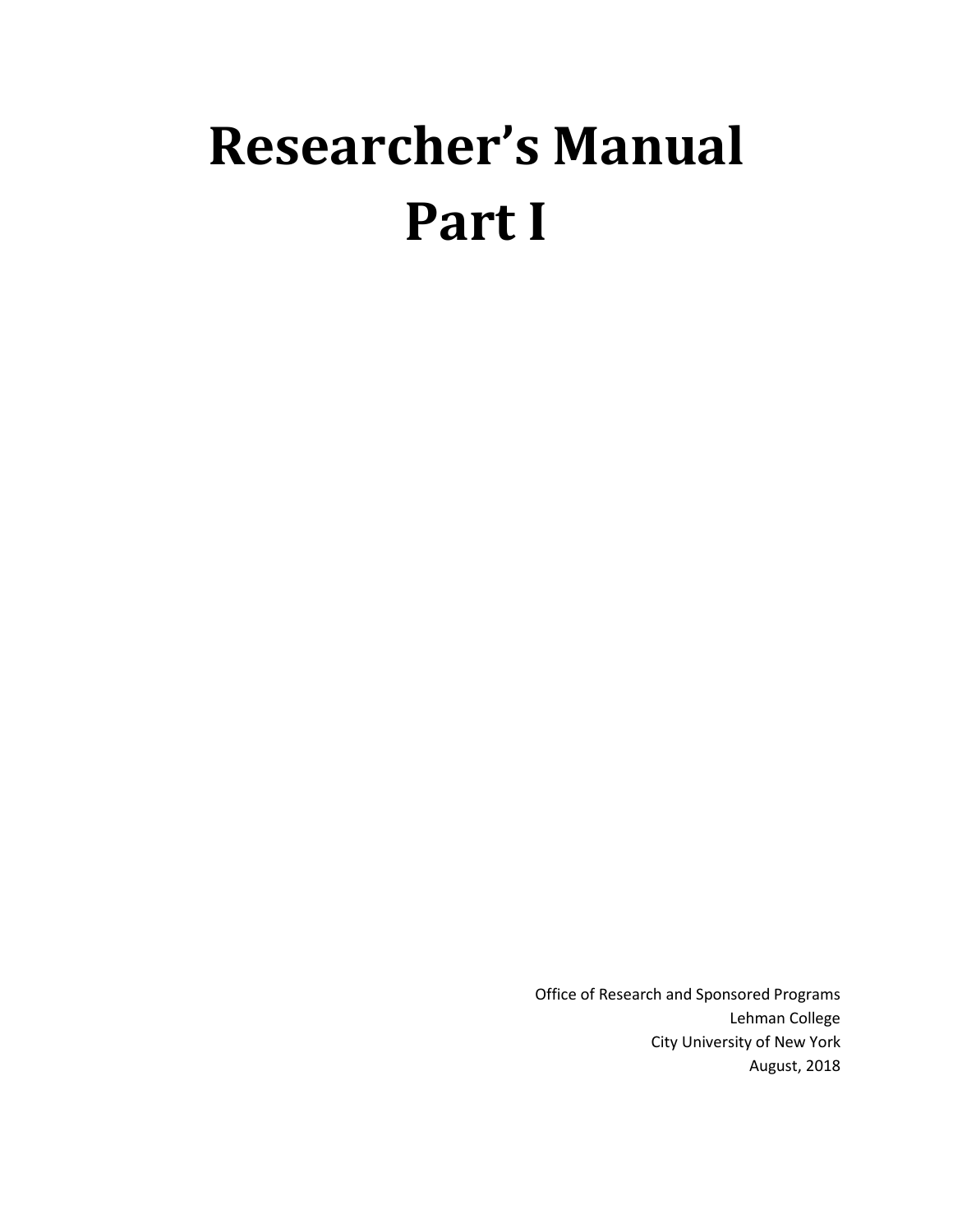# **Contents**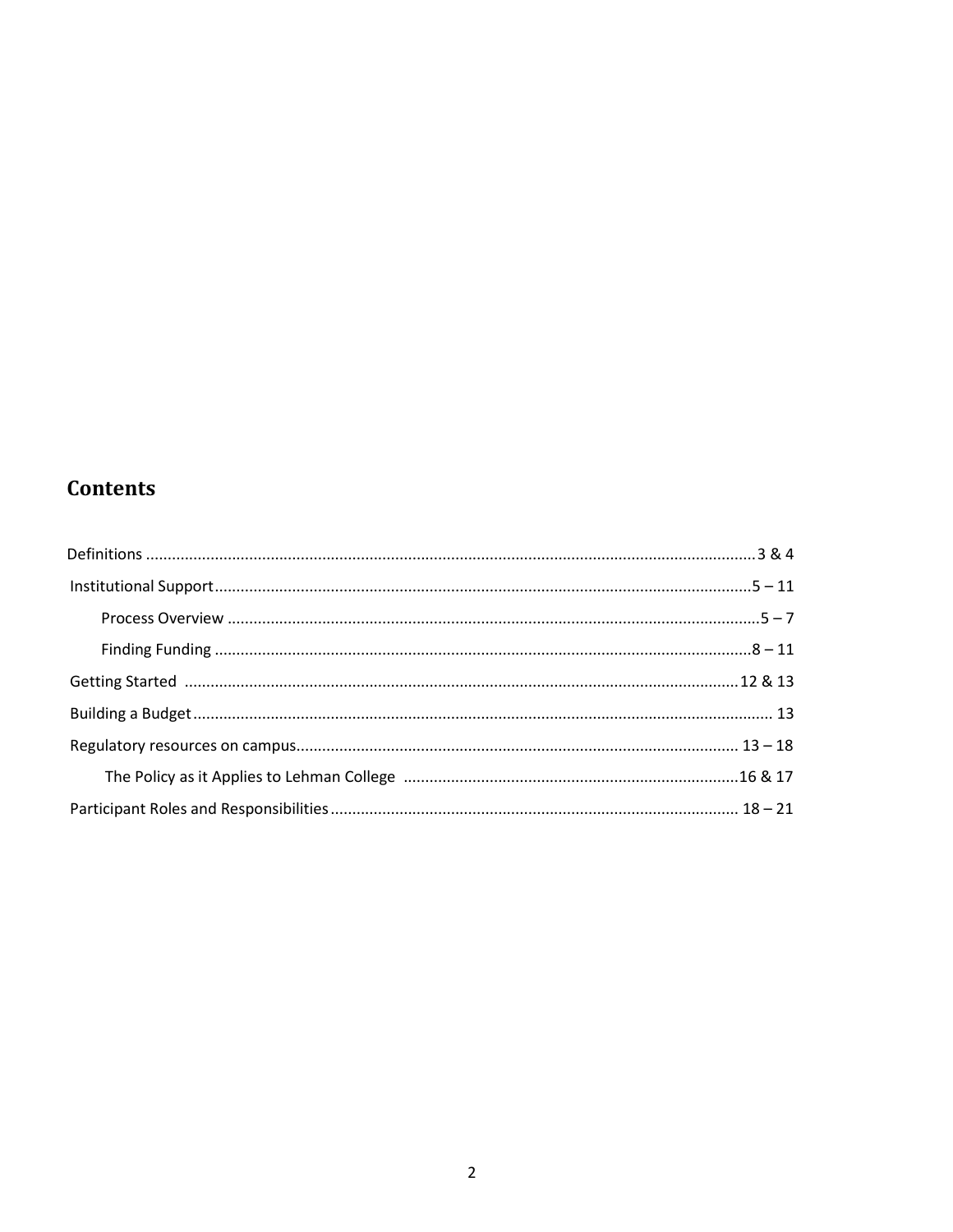# <span id="page-2-0"></span>**Definitions**

- **i. Grant:** A grant is an assistance mechanism used by sponsors to support research, scholarly endeavors, or activities at another institution. The federal government awards grants to institutions to support activities in line with the institution's purposes. While technically a type of contract, a grant usually is issued as a unilateral agreement, with all terms being agreed to when funds are first spent.
- **ii. Contract:** A contract is an agreement between two or more parties binding each party to specific terms and conditions. In sponsored programs, the federal government awards contracts to procure specific information, research, services, or goods in line with their own priorities. Contracts are always bilateral, requiring authorized signatures from each party. In the university setting, faculty are not considered authorized signatories.
- **iii. Principal Investigator:** The principal investigator, or PI, is the person responsible for the intellectual, fiscal, and administrative oversight of a grant or contract. In academia, PIs are primarily faculty members.
- **iv. Sponsor:** A sponsor is the person or entity providing funding to carry out a sponsored program.
	- 1. Federal, State, & City. Examples of federal sponsors include the 23 agencies of the federal government such as the National Science Foundation, the National Endowment for the Humanities, or the Department of Defense. Examples of state sponsors are the New York State Board of Education and New York State Office of Child and Family Services. Examples of New York City sponsors include branches of the city government such as the New York City Board of Education and the New York City Department of Youth and Child Development. Some agencies, like the Department of Education, exist at the city, state, and federal levels.
	- 2. Non‐Federal
		- a. Profit. For‐profit sponsors usually give grants through a non‐ profit portion of the entity. When for‐profit sponsors support research or scholarly activities, they often do so as a gift rather than as a grant or contract in order to assist with their tax burden. At Lehman College, gifts are handled by the Lehman College Foundation.
		- b. Non‐profit. Non‐profit entities such as foundations are often interested in giving grants to support their mission. Funding from non-profits such as the Guggenheim or Ford Foundations can be very prestigious.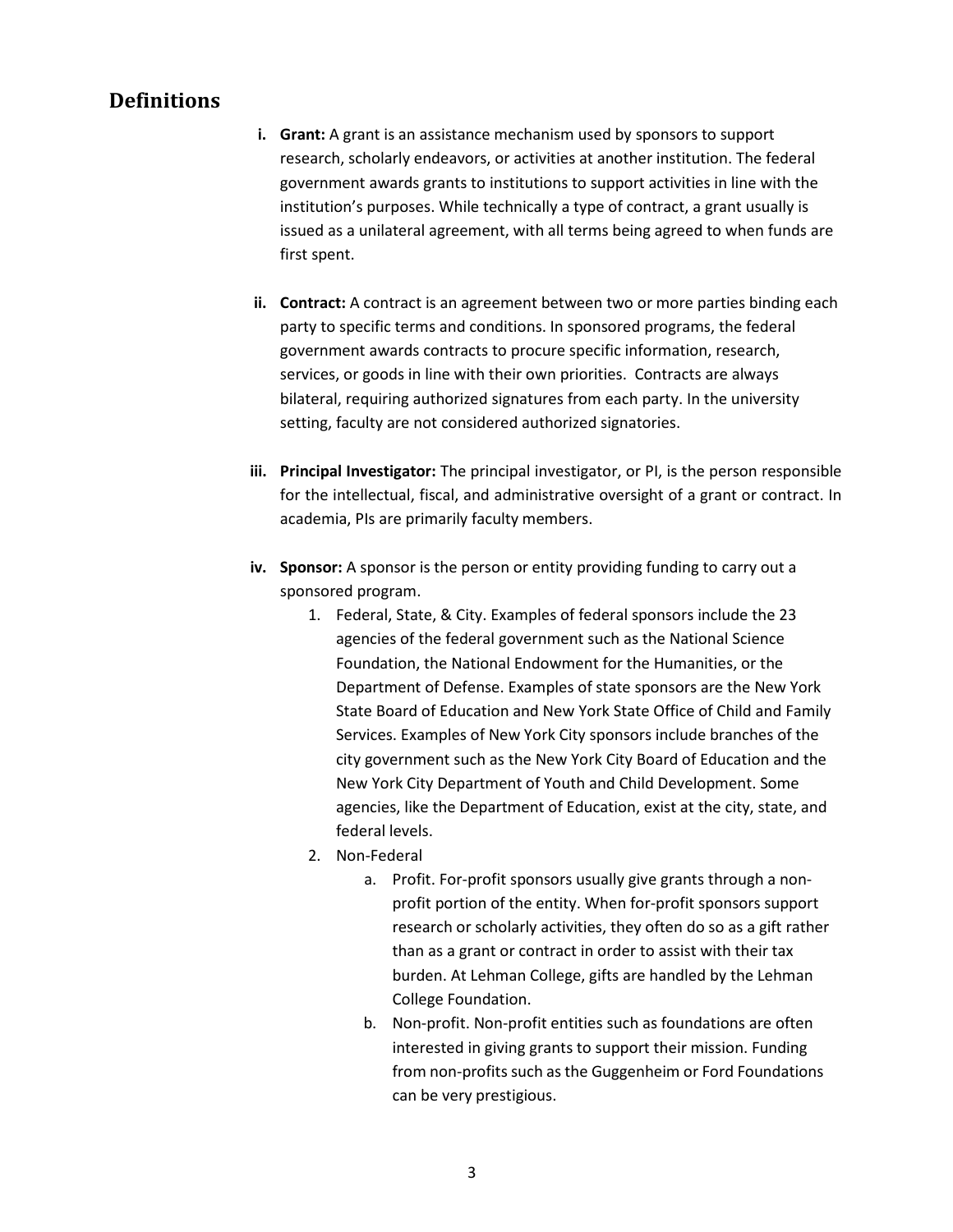- <span id="page-3-0"></span>**v. Proposal:** A proposal is a request for financial or other support in order to carry out a specific project. Proposals usually include a description of the project's activity, a proposed budget, a budget narrative or justification, and materials supporting the qualifications of the PI, the project environment or project personnel.
	- 1. Solicited Proposals. Sponsors often solicit or request proposals in specific subject, geographic, or cultural area in order to further their own mission or agenda. The solicitation may be called a "Request for Proposals," "Broad Agency Announcement," or "Program Announcement," and contains detailed instructions on who is eligible to apply, who is eligible to be PI, how much each project may apply for,the purpose of the program, review criteria, and specific application forms and formats.
	- 2. Unsolicited Proposals. Sponsors may also be willing to accept proposals in areas without specific solicitations. When this is the case, there will usually be general information on the sponsor's web site about how to apply for support, or who to contact.
- **vi. Facilities & Administrative Costs:** Facilities and Administrative costs (F&A) are costs that are incurred for common or joint objectives and, therefore, cannot be identified readily and specifically with a particular sponsored project, an instructional activity, or any other institutional activity. F&A costs are synonymous with the terms indirect costs (IDC) and overhead costs. Consistent with 2 CFR 215 and 2 CFR 220, facilities and administrative cost rates are negotiated with the Department of Health and Human Services for Lehman College based on cost accounting pools and calculations from actual expenditures.
- **vii. Cost Sharing:** Cost sharing is the total value of resources needed by and/orused for a sponsored program that is not paid for by the sponsor.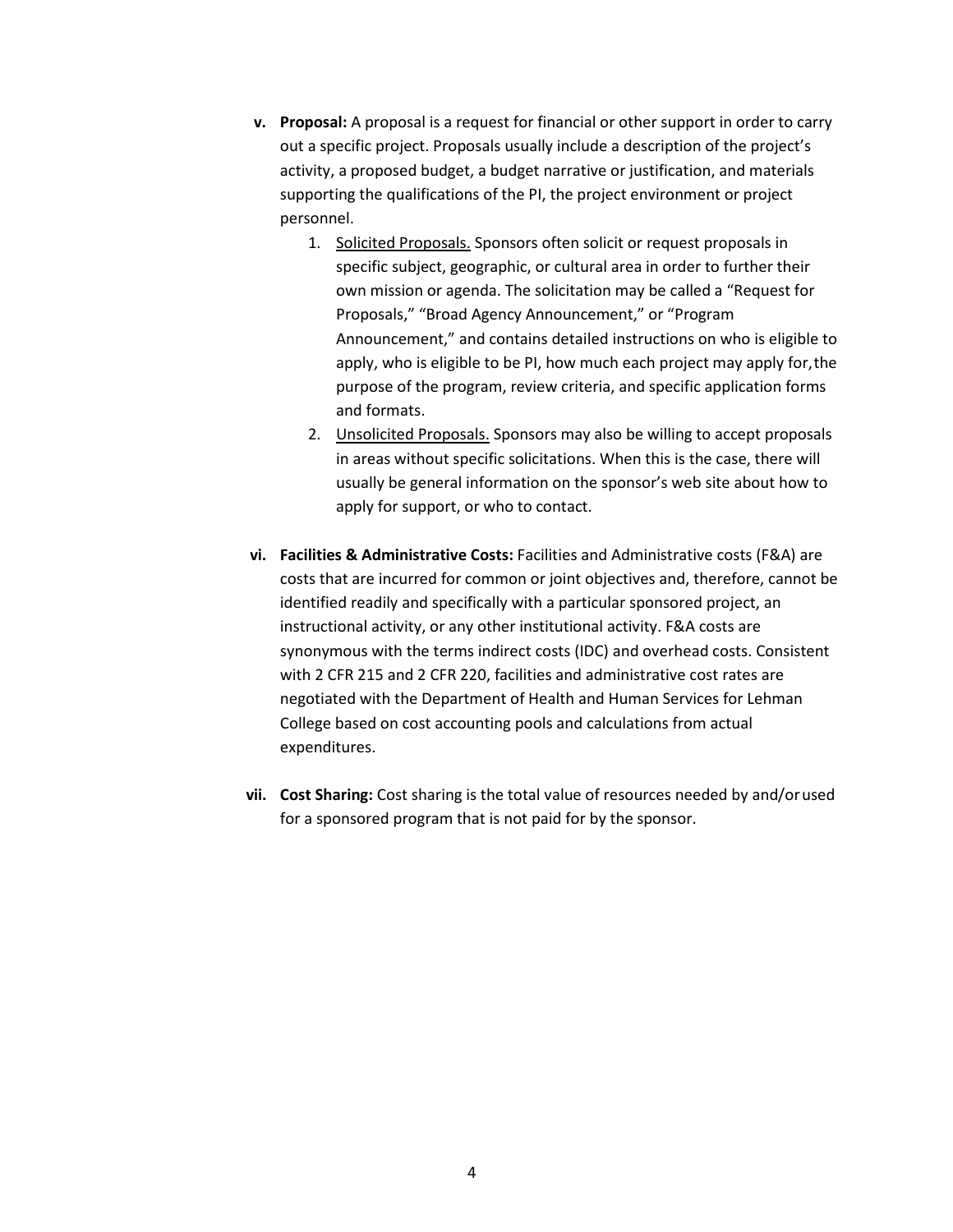## **Institutional Support**

#### **Process Overview**



The institutional office tasked with assisting researchers with all parts of sponsored program development and administration is the Office of Research and Sponsored Programs. The first step in any sponsored program always begins with the researcher's idea: an idea for research or creative works that needs resources of any sort that may be obtained from an entity or person outside of Lehman College. With the idea in mind, the researcher searches for potential funding sources, identifying solicitations for applications that he/she believes would be a good match intellectually and financially with the content and scope of their research needs. Once potential sponsors and solicitations are identified, the next step is to touch base with the Office of Research and Sponsored Programs and the department chair (and maybe divisional dean) to get started with the application process. In academia, not only are most grants and contracts awarded to the institution rather than the individual, but many projects require resources committed from the institution such as the researcher's time and effort, equipment, space, or the infrastructure to hire staff and students. These two facts result in the need for the institution to be involved in the development and submission of any research proposal.

In addition to a description of the project, sponsors generally request information about the institution, researcher(s), requested budget, and other sponsored program support that the researcher may have as part of the proposal. The format of these items along with any restrictions in what can be included in the project and in the budget varies widely from sponsor to sponsor.

In most cases, the minimal institutional involvement will be limited to any assistance the researcher needs in developing a budget, identifying the correct information and forms for the application, and a final review and signaturebefore submission. At Lehman College, final approval of each proposal before submission requires approval by the individual researcher leading the project, the researcher's department chair, dean, Vice President for Business, Vice President for Facilities, and Vice President for Information Technology as well as the Director of Research and Sponsored Programs. This set of approvals is required to allow maximum communication on the administrative side of the college so that when the research is funded, all parties are aware of any institutional commitments that are needed to ensure the project's success.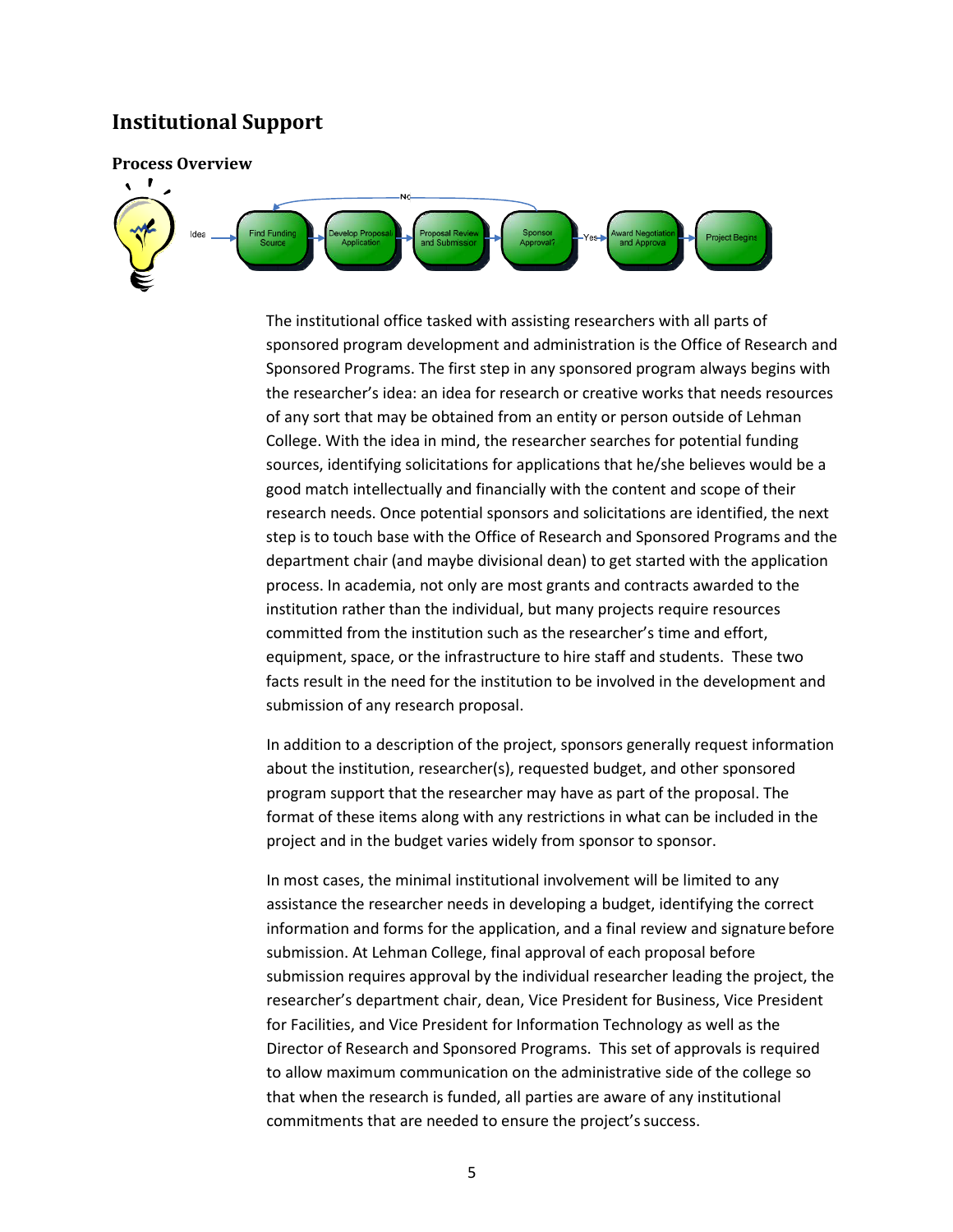Once the proposal is approved at Lehman College, it may be submitted to the sponsor by following any sponsor‐specific submission requirements identified in the solicitation for applications or sponsor documentation. It is increasingly common for sponsors to require on-line submission with approval of the appropriate authorized official from Lehman College.

Upon review, the sponsor will make a decision whether or not to fund the proposal, and will notify Lehman College or the researcher. When the sponsor notifies the researcher, the researcher must bring all information to the Office of Research and Sponsored Programs in order for the agreement to be authorized and for an account to be set up. **The Director of Research and Sponsored Programs is authorized to accept awards and amendments on behalf of the institution.** If the project is not funded, the sponsor will often provide feedback to the researcher on why their proposal was not selected, and may or may not suggest that the researcher revise and resubmit the application. If the project is selected for funding, the sponsor will enter into a contractual agreement with the Research Foundation of CUNY on behalf of Lehman College to provide funds to cover the scope of work outlined in the proposal within a specific time period. Generally, these contracts will also include the requirement for Lehman College to report on the financial and academic progress of the project at least annually.

The Research Foundation of CUNY (RF) is a non‐profit organization formed specifically to handle the contractual and financial aspects of sponsored program (grant and contract) awards for each of the schools in the City University of New York. Awards are not considered approved or signed without approval of the authorized official at Lehman College and legal and fiscal review by the staff of the Research Foundation.

Once the award documents are approved and signed, the Research Foundation will create a financial account detailing the approved expense categories for the award. This account is similar to a checking account from which the researcher can pay staff and students and purchase materials and supplies as needed within the period of performance awarded by the sponsor. All expenses charged to the sponsored program account must support the specific project funded by the sponsor. In accordance with federal law, each sponsored program is given a separate account. As part of their financial oversight responsibility, the Research Foundation checks every expense request to make sure that it is allocable, allowable, and reasonable for the project as required by federal law and CUNY policies. The Research Foundation web site contains a wealth of information about the federal and CUNY policies and practices that affect sponsored program spending.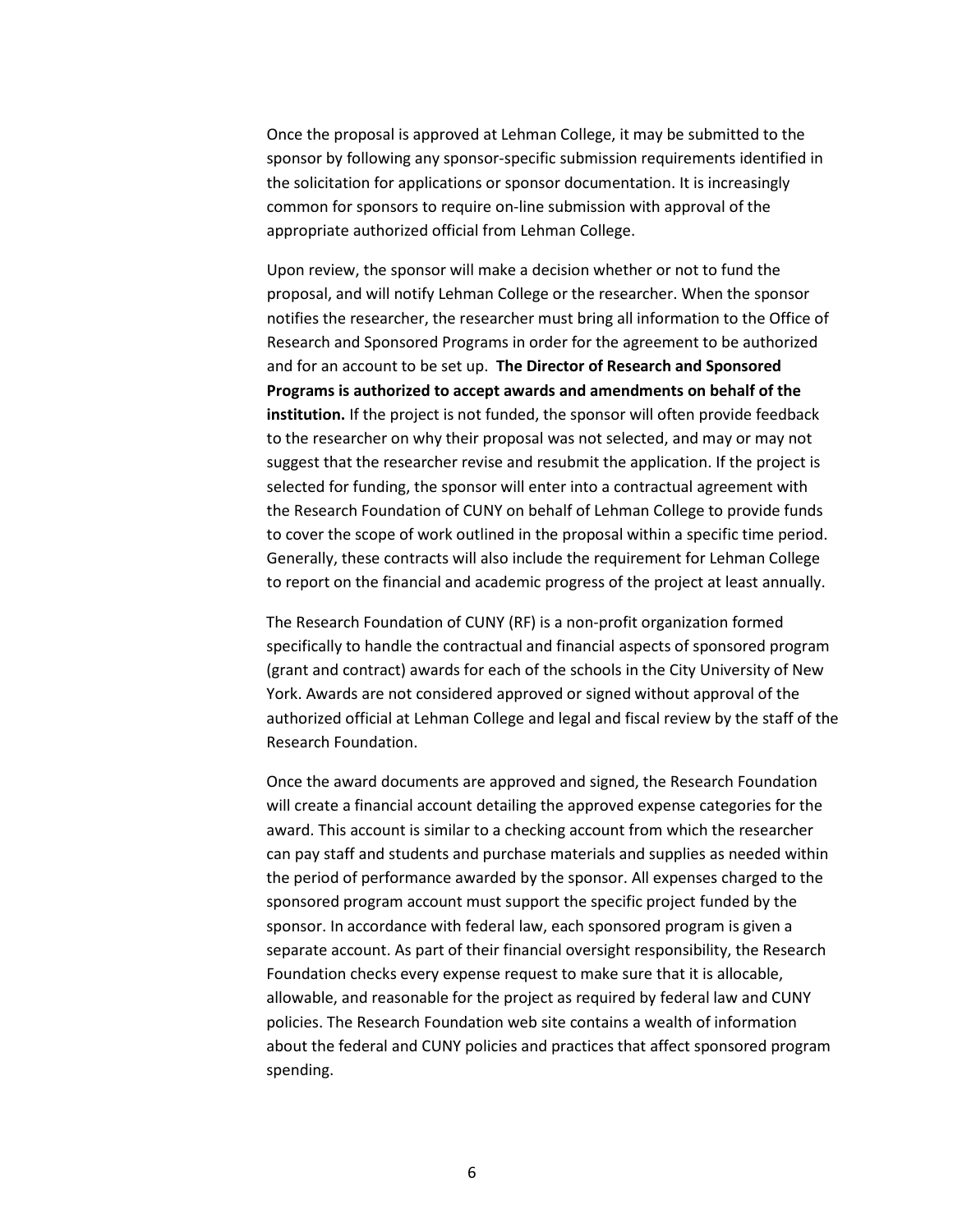The Research Foundation also has other fiscal responsibilities for each project. These include assisting the researcher with financial reporting, the required financial auditing of the project, and with all aspects of spending funds on a sponsored project. As the employer of all staff and students that researchers hire the RF also provides extensive resources for human resource issues.

At the end of the project, the sponsor usually requires some version of a final report that covers the expenditure of funds and the results of the project. For research, results may be the confirmation or denial of expected results to an experiment; the publication of studies, art, or music; or simply the written assurance from the researcher that the project progressed.

For sponsored programs that support training, programs, or the availability of resources the reporting may be based on services rendered or tangible deliverables. If the project has been successful and the sponsor feels that the project has been well run, the researcher has a higher chance of receiving additional and increased funding in the future from the same and other sponsors.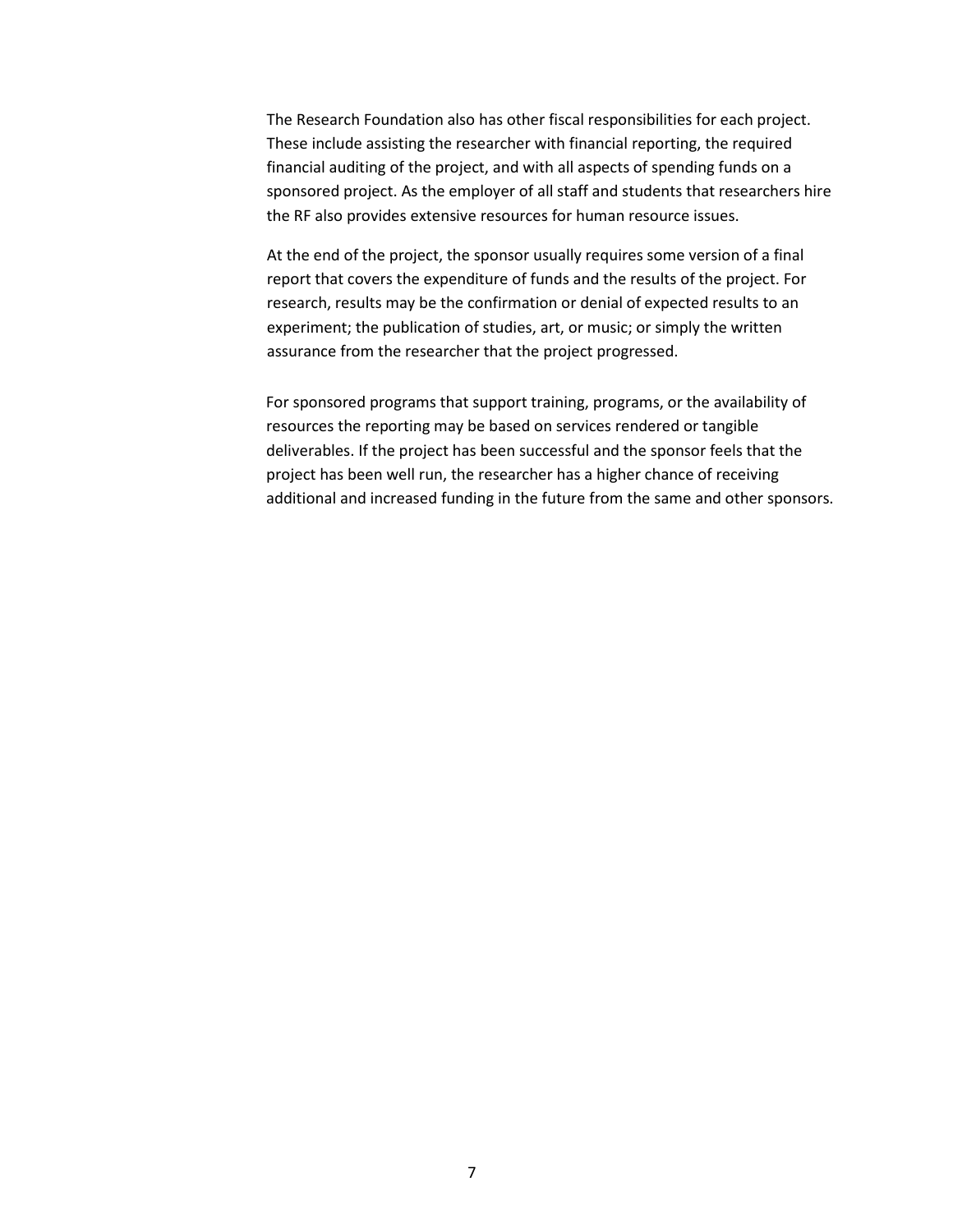## <span id="page-7-0"></span>**Finding Funding**

## *Intramural Funding*

#### **a. Lehman Opportunities**

The Office of Academic Affairs at Lehman College supports research by its full-time faculty and teaching staff by allocating a portion of recovered indirect costs to support the following intramural research opportunities.

#### **George N. Shuster Fellowship**

The George N. Shuster Fellowship Fund makes available modest grants to support scholarly work in progress, particularly work nearing completion by full-time members of the Instructional Staff. These grants may not be used for research connected with the completion of advanced degrees. The work should be scholarly, not commercial, and evidence of progress should be available.

#### **b. CUNY Opportunities**

The Office of the Vice Chancellor for Research at the City University of New York also has programs dedicated to supporting and encouraging research on its campuses. CUNY, through the Office of Research provides a number of researchrelated, internal funding programs to its faculty. A number of funding programs are designed specifically to foster intra- and inter-college research collaborations among CUNY's faculty.

For more information, please click on the following link:

<http://www2.cuny.edu/research/faculty-resources/internal-funding/>

#### **PSC-CUNY Research Awards**

The Board of Trustees of The City University of New York, the members of the Professional Staff Congress, and City and State Budget officials have recognized the importance of encouraging the scholarly and creative activities of the University's faculty, the junior members of its faculty in particular. In order to enhance the University's role as a research institution, to further the professional growth and development of its faculty, and to provide support for both the established and the younger scholar, the Professional Staff Congress City University of New York (PSC‐CUNY) Research Award Program has been established as a major vehicle for the University's encouragement and support of faculty research.

To implement this Program, the University Committee on Research Awards (UCRA) nominated by the University Faculty Senate and appointed by the Chancellor; is given responsibility for the development of application and award procedures. Assisted by staff at the Research Foundation, the UCRA establishes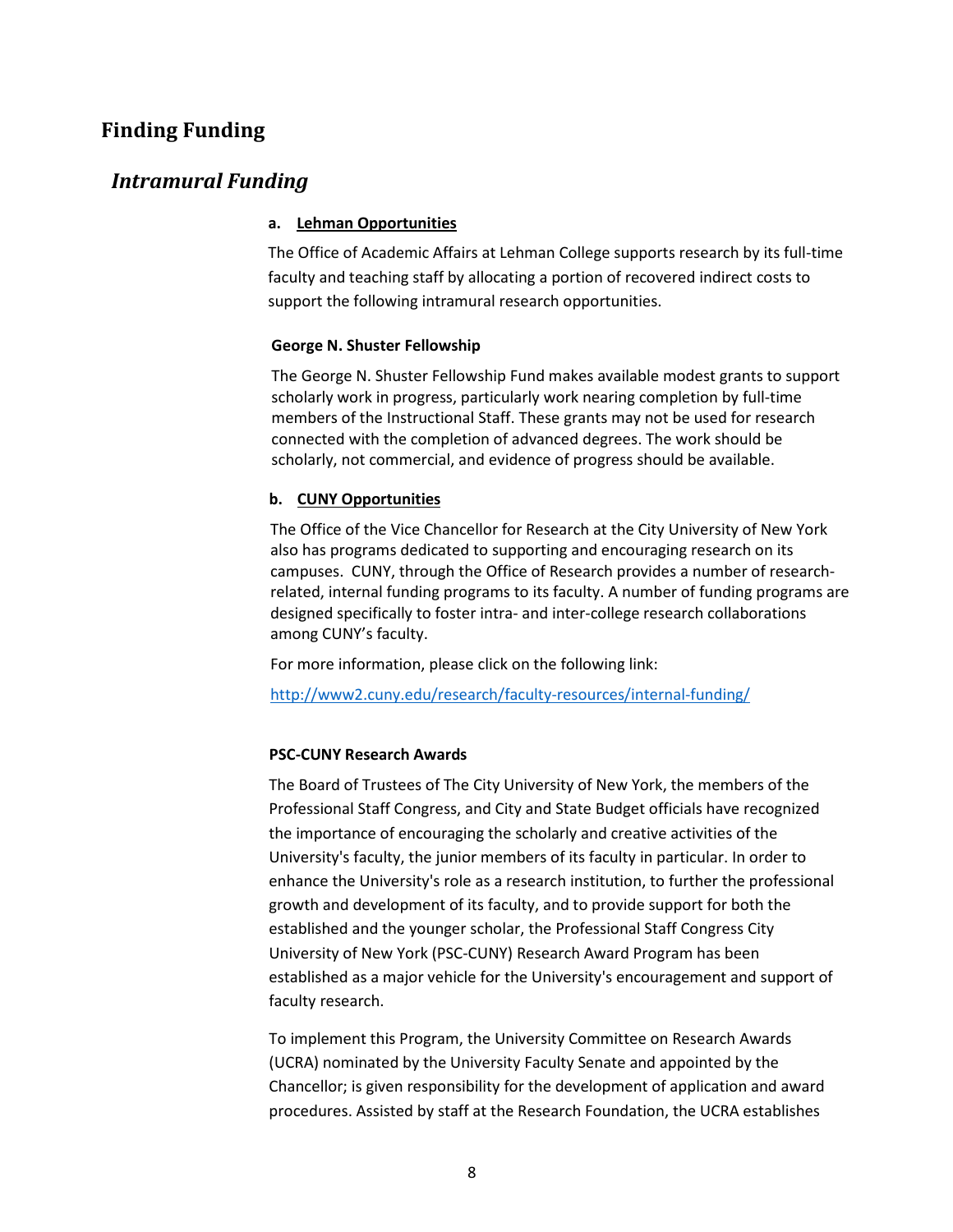policy, develops program guide‐lines, and makes awards. Faculty appointed to the Committee are highly qualified in their disciplines and demonstrate their commitment to achieving excellence in research for the University by serving on the UCRA in addition to carrying a full teaching load.

Funds for research and creative projects are available without restriction to all permanent full‐time members of the instructional staff, and the junior members of the faculty in particular, who are on the regular University payroll processed through the Office of the Comptroller of the City or State of New York.

#### **Scholar Incentive Awards**

The Office of the Provost invites applications for Scholar Incentive Awards **at the start of the fall semester (i.e. September/October) for the next academic year (in the Fall and/or Spring)**. **Applications are accepted only in the fall semester by the posted deadline (December 1st). The application can be found on the website at: [http://www.lehman.cuny.edu/academic-personnel/faculty](http://www.lehman.cuny.edu/academic-personnel/faculty-forms.php)[forms.php.](http://www.lehman.cuny.edu/academic-personnel/faculty-forms.php)**

Awards are made for one semester or one year and **cannot** be held concurrently with a Fellowship Leave. The purpose of the Award is to facilitate scholarly research by members of the faculty who are on leaves of absence supported by funds other than University funds during the period that this research is conducted. Other projects or proposals (e.g., the meeting of degree requirements, study, service outside of the University) or reasons (e.g., professional, career, or personal) are **not** considered for these awards. The amount of the Award may be up to 25% of annual salary, and the effect of the award is to place its recipient on leave of absence without pay for at least the 75% of annual salary for which the recipient does not receive University compensation. The common use of the award is to mediate the difference between a research grant or fellowship and annual salary. Accordingly, persons planning leaves and holding outside research grants providing less than full salary are candidates for Scholar Incentive Awards. (In the absence of such outside grant or fellowship support, the faculty member would need to be able and willing to provide self-support for the remaining 75% or more of salary, and the research proposed by the faculty member would also have to be evaluated and endorsed, in letters solicited by the College, by two "outside experts").

Eligibility is limited to full‐time members of the Instructional Staff in the titles of Distinguished Professor, Professor, Associate Professor, Assistant Professor, or Lecturer (full-time), who have completed one full year or more of continuous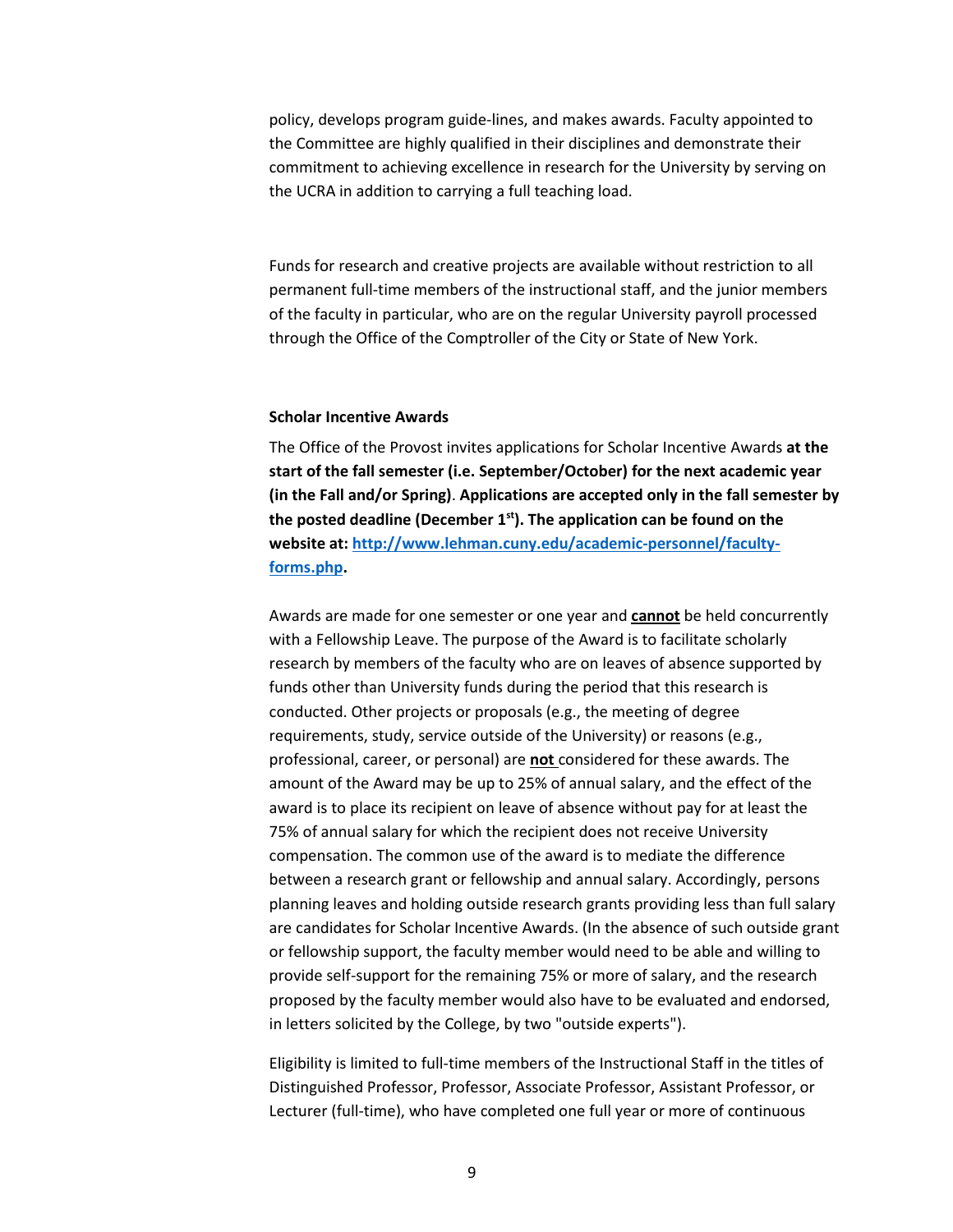paid full-time service before becoming eligible for the Award (or who have completed six years of creditable service with The City University since completion of the last Scholar Incentive Award).

The **completed** application must include a detailed plan for the research to be conducted during the period of the Award. It should also demonstrate a direct relationship between the proposed research or creative work and the applicant's preparation and achievements, and it should be accompanied by a complete standardized curriculum vitae. Completed applications **(approved by the Department Chair, Department P&B and School Dean)** for the Scholar Incentive Awards as well as the written confirmation of eligibility **from Human Resources** must be returned by the department chair to the Office of the Provost **by the deadline (December 1st) set in the RFP from the Provost Office**. Recipients of the Awards will be notified in the Spring of the current academic year **for leaves approved for the subsequent academic year**.

## *Extramural Funding*

Finding funding is the process of matching up a researcher's idea with the kind of things a sponsor wants to pay for. Most sponsors solicit applications is specific programmatic areas based on their mission, priorities, and budget. These solicitations go by many names, mostly variations on the same theme such as: Request for Applications, Request for Proposals, Program Announcement, Broad Agency Announcement, Program Solicitation, or Program Description.

Outside of CUNY, there are three major types of organizations that fund sponsored programs. These are Government Agencies, Not‐For‐Profit organizations, and For Profit companies. Most For Profit companies will try to purchase results or intellectual property for their own purposes, and their grants programs are usually small or focused in the pharmaceutical industry. For the vast majority of researchers who are not interested in clinical trials, Government Agencies and Not‐For‐Profit organizations will be the most lucrative and diverse sources of sponsored program funding.

For federal grants, the government established a database of funding opportunities online called Grants.gov in 2002. All domestic federal agencies are required to publish their solicitations for applications in this database. Located online at [www.grants.gov,](http://www.grants.gov/) this database is free to the public and may be searched in a variety of ways to locate solicitations that are suitable for your academic field and purpose.

The type of not-for-profit organization most likely to provide sponsored program funding is a private foundation. Foundations are usually created as ways for people to give away money for tax benefit. As such, the foundations usually have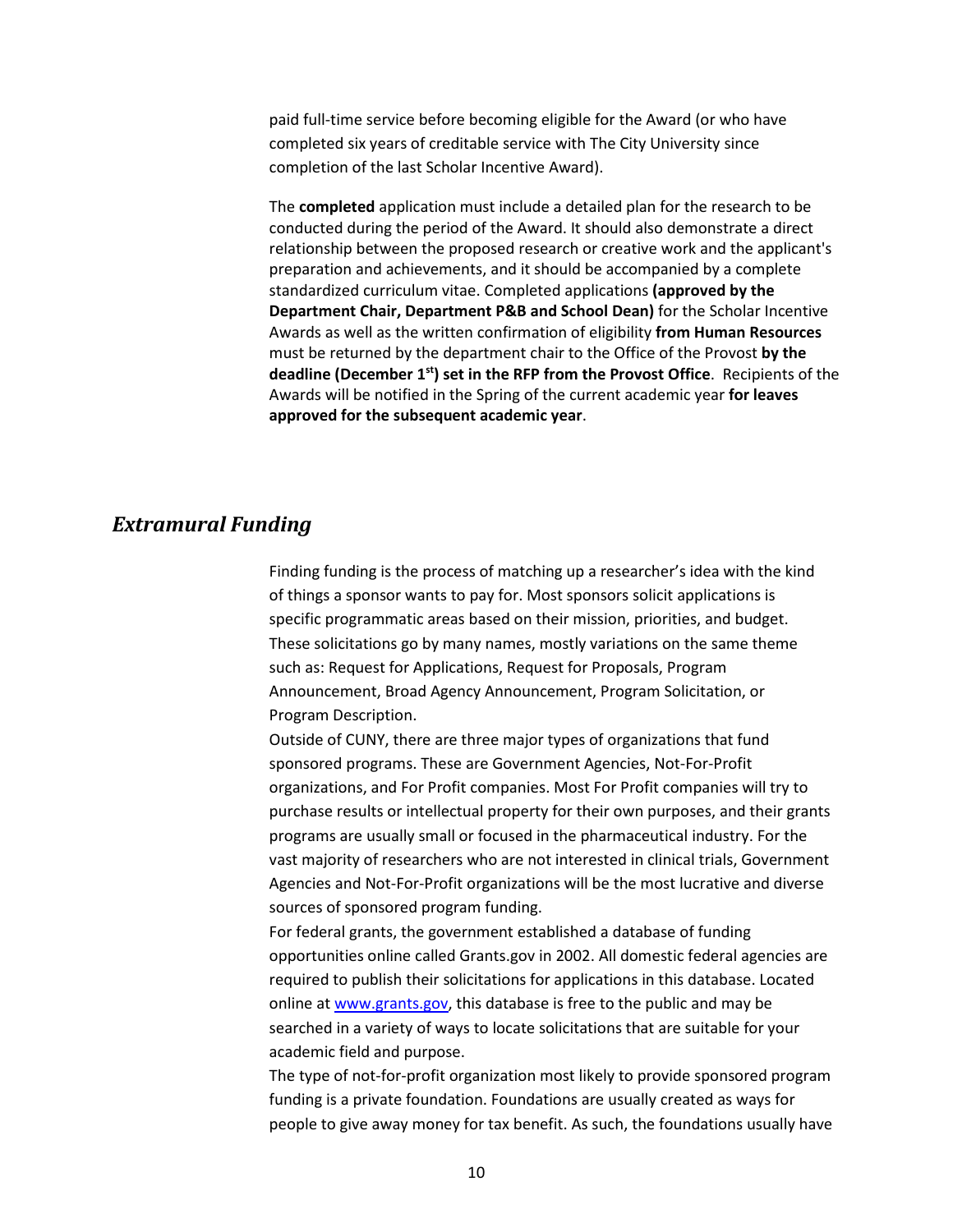a mission statement and restrictions on the kinds of support that they will give. One way to help understand the ramifications of these origins is to imagine what restrictions and preferences you might put in place if you had \$200 million dollars to give away very quickly. Because foundations are usually limited in resources and generous in philanthropy, they formed a separate non‐ profit foundation called the Foundation Center to help network andfind each other. The Foundation Center not only serves this purpose for foundations that buy a membership for themselves, but also sells memberships to institutions such as Lehman College to allow us to search their database. The Foundation Directory Online is a database of not‐for‐profit foundations that allows researchers to search for foundations whose missions are relevant to their research ideas. To learn how to log into the database contact the Office of Research and Sponsored Programs.

Finally, the model of a subscription database has become very popular since the formation of the Foundation Directory Online, and has been applied to many areas. One such database that can be useful for the academic setting is Community of Science, [www.cos.com,](http://www.cos.com/) called COS for short. Although the title may lead one to believe that the service is for scientists only, the database is a very useful mix of public, private, and non‐profit sources. The Research Foundation of CUNY has purchased a subscription to this database and a link to it is on the login page for the Research Foundation. Lehman faculty may also access COS without a subscription, but the database allows more search options, such as saving your searches, and update emails, if entered through the RF subscription with a username and password.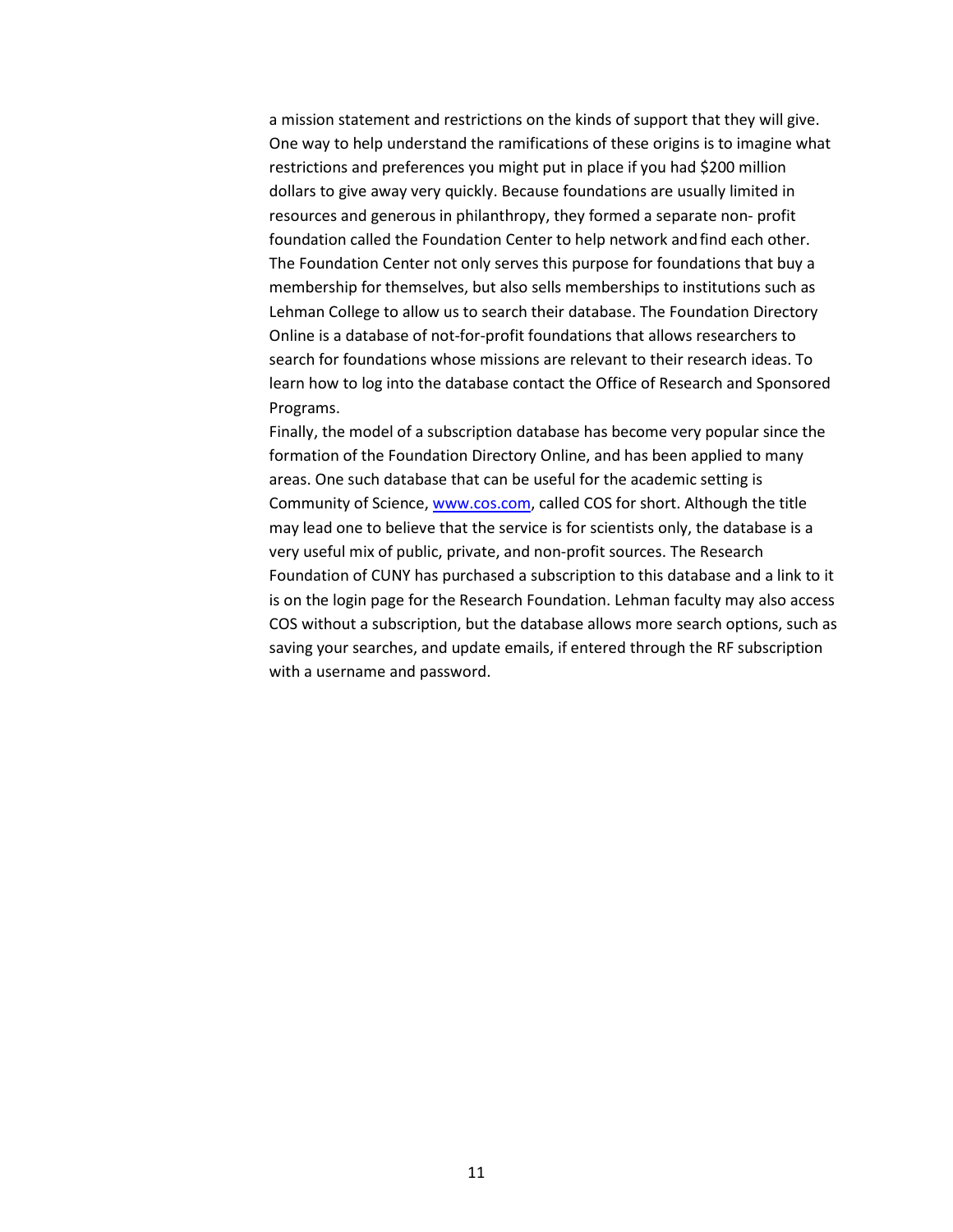# *Getting Started*

- 1. Before beginning a search in any of these three databases, it isa good idea to have written down two or three sentences about what project you would like to have funded.
- 2. Identify the first database you would like to search.
- 3. Log in if necessary, and navigate to the appropriate search screen.
- 4. Begin with a keyword search that you believe is descriptive of the subject of your research.
- 5. Browse the search results (if any) to see if the database's results match the project ideas. If the search resulted in zero or very few results, try to imagine different ways to describe the idea or project discipline. Some databases such as COS and The Foundation Directory provide the titles of the categories to help search more effectively.
- 6. Narrow the search until there is a reasonable number of solicitations to look through. Generally 25‐100 results is a reasonable start in the first stages of searching.
- 7. For each solicitation ask:
	- a. Am I eligible through Lehman College, the Research Foundation, or by myself to apply to this sponsor?
	- b. Does the project further the sponsor's mission, purpose, or priorities as described on their web site or in their materials?
	- c. Does this sponsor fund work in the discipline the project represents?
	- d. Does this sponsor fund this kind of project activity?
	- e. Has this sponsor funded similar projects in the past?
	- f. When is the due date for applications, and is it far enough away to allow time to write and edit a good proposal?
	- g. Does this sponsor offer enough funding to coverthe costs of the project?

If the answer to any of these questions is "no", keep looking by changing the keywords or consider ways in which the scope or context of the project can change. If the solicitations are close, but not enthusiastic, save copies of them for future ideas. When solicitations where all of the questions result in enthusiastic "yes" answers, these are the sponsors to develop proposal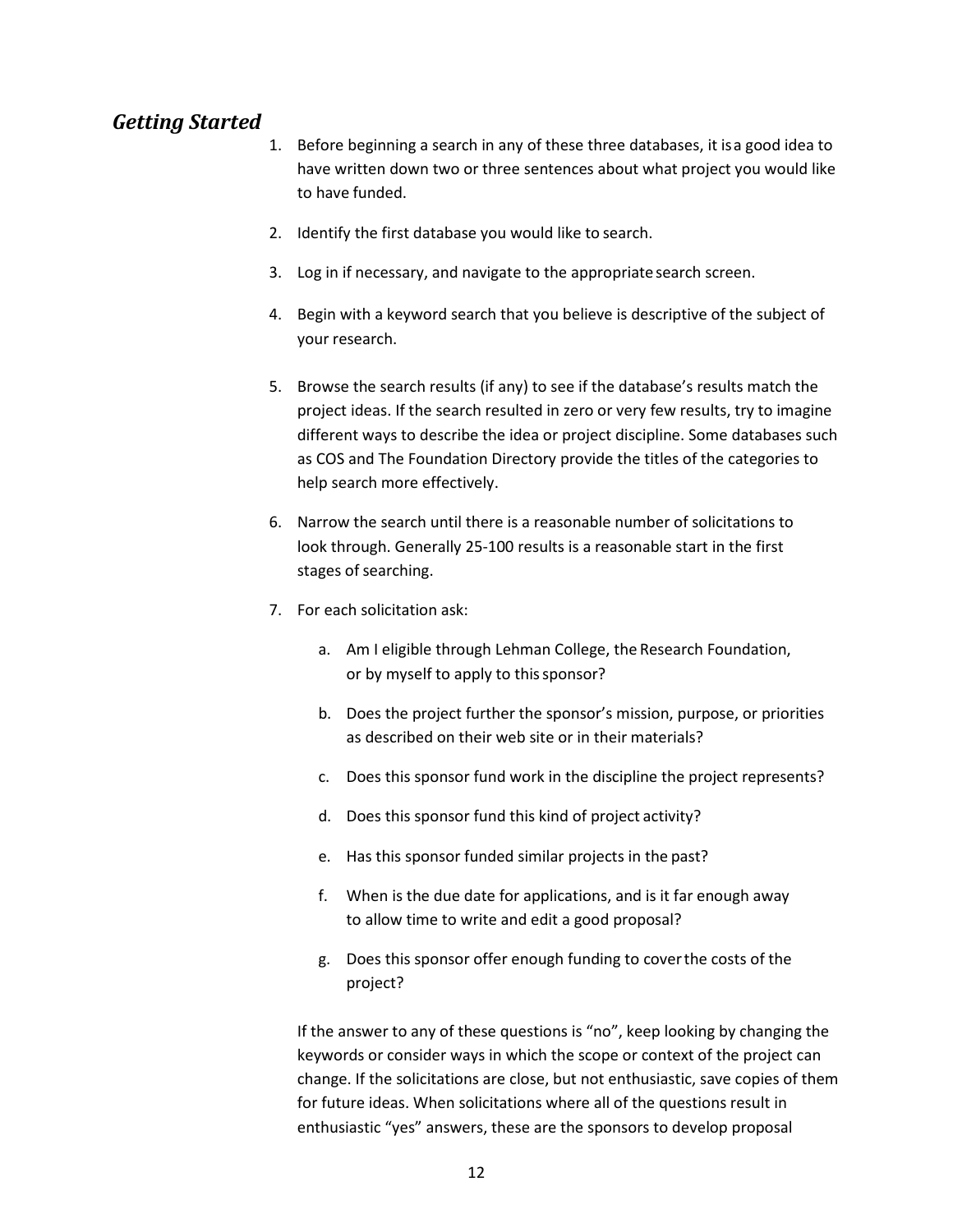applications for. At this point, it is a good idea to bring the results of the search to the Office of Research and Sponsored Programs to discuss how to get started and to make sure you haven't overlooked any of the sponsor interests or requirements that may be detrimental to your application.

# <span id="page-12-0"></span>**Building a Budget**

In order to build a budget for the project in mind, it is necessary to translate all the steps of the research into action items. Each action item identified will need resources in the form of effort, equipment,and materials and supplies. The project budget is formed by quantifying each resource needed for each action item and adding in costs that are statutory, such as fringe benefits, taxes, fees, and facilities and indirect costs. The Office of Research and Sponsored Programs offers individual meetings to help PIs develop project budgets.

## **Regulatory resources on campus**

1. Release/Reassigned Time

Sponsored Projects may include a commitment to "buy out" some of a faculty member's teaching commitment with the approval of the department chair and divisional dean.

2. Summer Salary

CUNY faculty may budget up to three months of time over the summer months on a sponsored program at the same rate of pay that they would receive over the academic year if they are not teaching during the summer months.

3. Export Control

Projects involving sensitive equipment or hiring foreign nationals must be cleared through the Office of Research and Sponsored Programs before spending begins. In some cases, these projects may require a license to export materials or information.

### 4. Institutional Review Board (IRB)

Projects involving the use of human subjects must receive approval from the Lehman College Institutional Review Board before any work is begun. The use of human subjects may include such activities interviews and surveys. The Office of Responsible Research Practices is available to answer any questions about the use of human subjects in sponsored programs.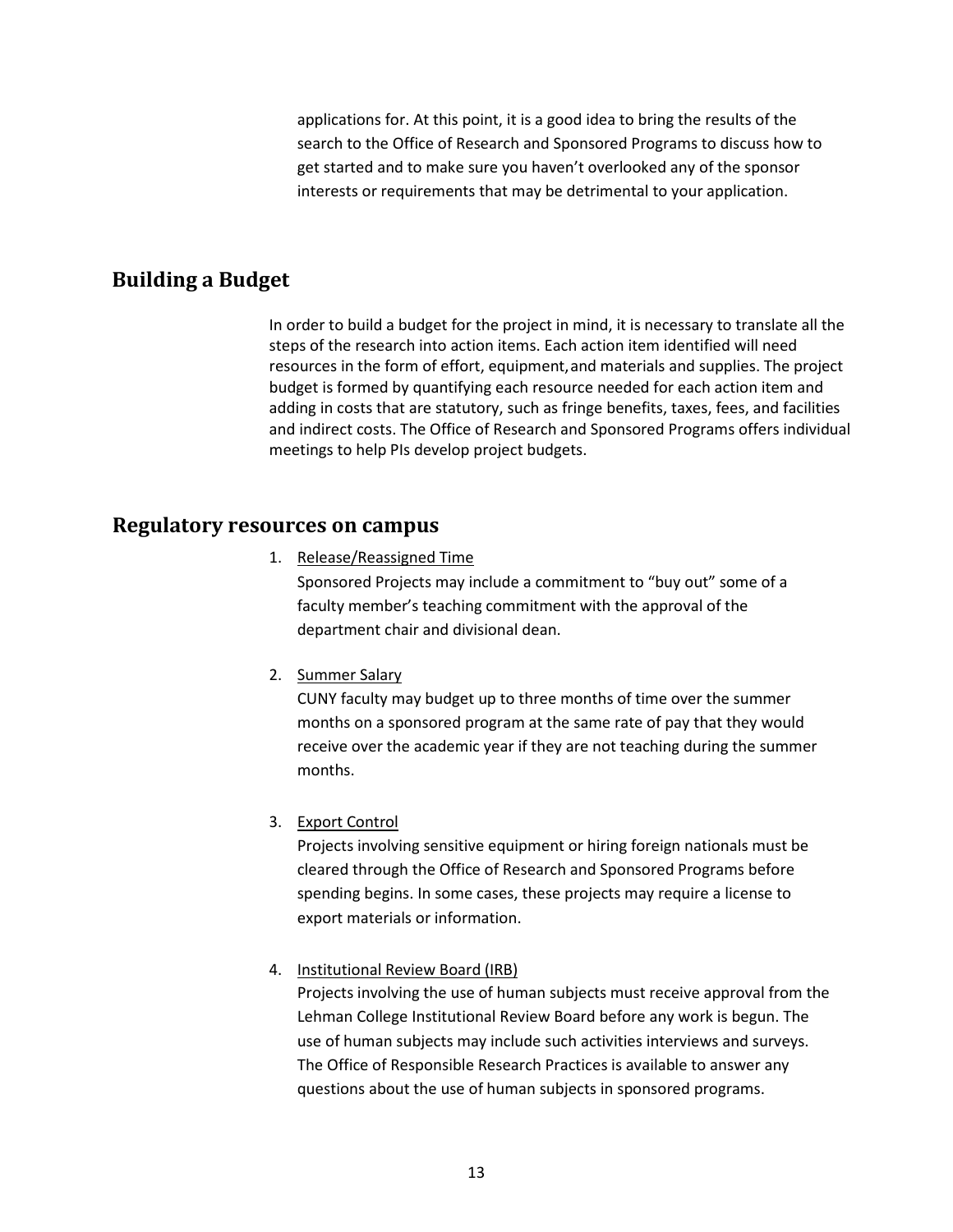#### 5. Institutional Animal Care and Use Committee (IACUC)

Projects involving the use of animals must receive approval from the Lehman College Institutional Animal Care and Use Committee before any work is begun. The Office of Responsible Research Practices is available to answer any questions about the use of animals in sponsored programs.

#### 6. Institutional Biosafety Committee

Projects involving hazardous materials must receive approval from the Institutional Biosafety Committee before materials are ordered or used. The Office of Responsible Research Practices is available to answer any questions about the use of hazardous materials in sponsored programs.

#### 7. Stem Cells

Projects involving stem cells must receive approval from the Escrow Committee before any work is begun. The Office of Responsible Research Practices is available to answer any questions about the use of stem cells in sponsored programs.

#### 8. Responsible Conduct of Research

Lehman College participates in and is subject to the CUNY policies on the Responsible Conduct of Research. According to the federal government and the Research Misconduct Policy of CUNY, Research misconduct is defined as fabrication, falsification or plagiarism.

Fabrication is making up data or results and recording or reporting them. Falsification is manipulating research materials, equipment, or processes, or changing or omitting data or results such that the research is not accurately represented in the research record. Plagiarism is the appropriation of another person's ideas, processes, results, or words without giving appropriate credit in proposing, performing or reviewing research, or in reporting research results. Research misconduct does not include honest error or differences of opinion.

Responsible Conduct of Research, however, is much broader than simple research misconduct. Responsible Conduct of Research also includes many areas such as data acquisition, management, sharing and ownership, Conflict of Interest whether financial, commitment, or institutional, Human Subject protection, Animal Welfare, Publication Practices and responsibilities, Mentor/Trainee responsibilities, Peer Review and Collaborative Research.

In response to increasing federal regulation in the area of Responsible Conduct of Research, CUNY has put in place a plan for the training and oversight of Responsible Conduct of Research. This plan includes a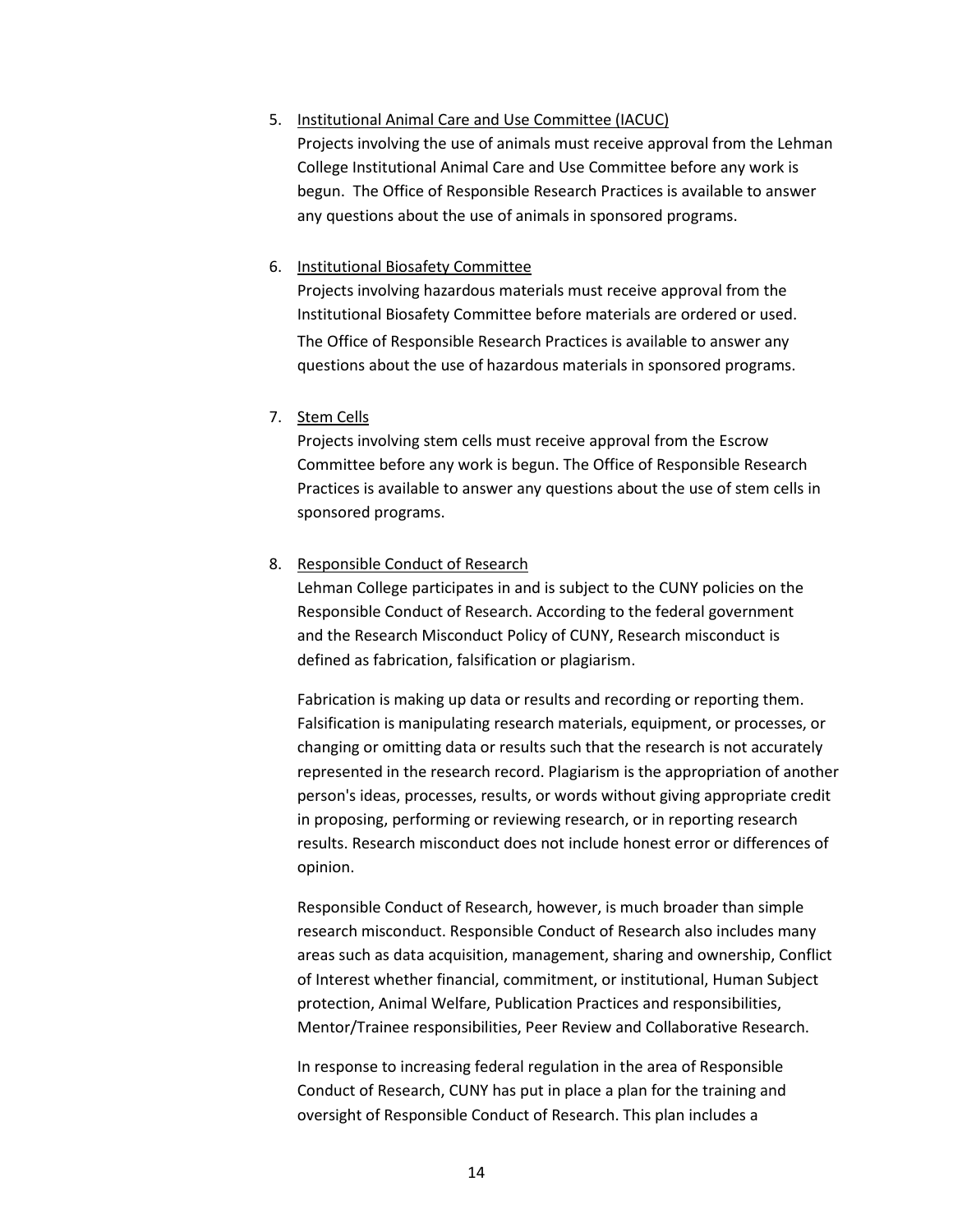requirement that all students that are supported by sponsored programs, whether graduate or undergraduate, must receive and participate in training in the Responsible Conduct of Research. The plan as instituted requires Project Directors and Principal Investigators to provide ongoing education in RCR topics to students and postdoctoral researchers participating in the project. The PD/PI must also maintain records of the training, including documentation that the students have successfully completed online training modules appropriate to the research field from CITI and shared the completion certificates with the Office of Research and Sponsored Programs within six weeks of the beginning of the project, or the time when the student or postdoctoral researcher is hired to work on the project.

More information is available on the CUNY web site, [http://www.cuny.edu/research/research‐conduct.html.](http://www.cuny.edu/research/research%E2%80%90conduct.html)

#### 9. Conflict of Interest

The City University of New York has developed guidelines for collegesto use to identify potential conflicts of interest for principal investigators based on the nature of the work and funding source. Lehman College adheres to the CUNY policies and to the sponsor policies as applicable to sponsored programs. The primary conflict of interest concern is the potential for a significant financial interest in the outcome of the research project. Definition of Significant Financial Interest as defined by CUNY policy is:

Anything of monetary value, including, but not limited to, salary or other payments for services (e.g. consulting fees or honoraria); equity interests (e.g. stocks, stock options, or other ownership interests); and intellectual property rights (e.g. patents, copyrights, and royalties from such rights).

The term does not include:

- Salary, royalties, or other remuneration from the University;
- Income from seminars, lectures, or teaching engagements sponsored by public or nonprofit entities;
- Income from service on advisory committees or reviewpanels for public or nonprofit entities;
- An equity interest that, when aggregated for the Covered Individual and the Covered Individual's spouse and dependent children, meets both of the following tests: (i) does notexceed \$10,000 in value, as determined through the reference to public prices or other reasonable measures of fair market value; and (ii)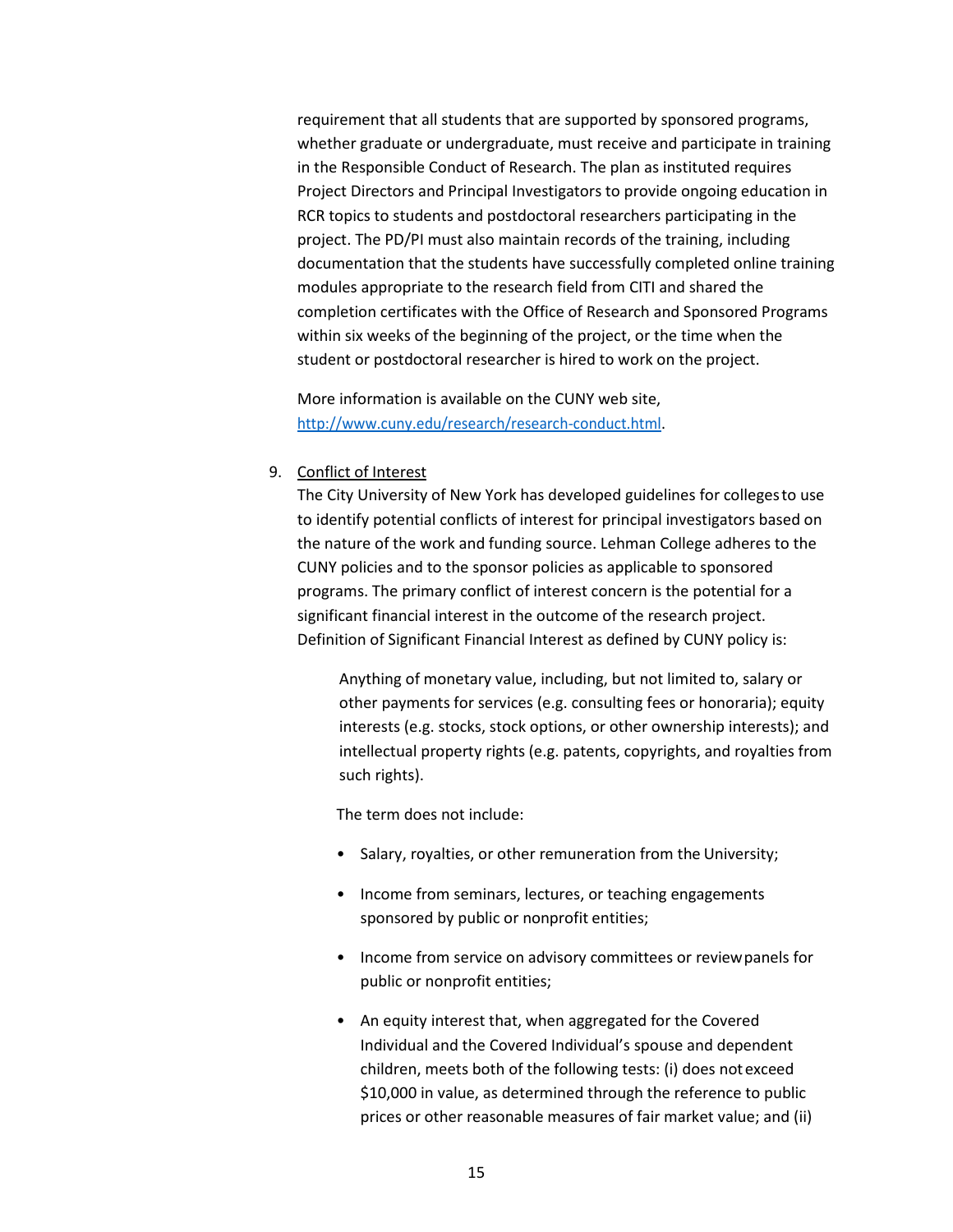does not represent more than a five percent (5%) ownership interest in any single entity; or

• Salary, royalties, or other payments that when aggregated for the Covered Individual and the Covered Individual's spouse and dependent children over the next twelve months, are not expected to exceed \$10,000.

(Please See:<http://www.cuny.edu/research/index.html> and follow the link on Research Compliance for a detailed explanation of the current CUNY policy and procedures used by the University in matters of conflict of interest.)

#### **The Policy as it Applies to Lehman College**

Lehman College has a College Conflicts Officer who reviews conflicts of interest submissions on all grant proposals. All proposals must be accompanied by the Disclosure Statement for Certain Academic Employees Upon Application for an External Grant or Contract ‐ City University of New York form. Each Principal Investigator on a proposal must fill out this form completely and is responsible for disclosing any potential conflict of interest. All sections should be filled out with no section left blank. Please note that if a potential conflict of interest is identified, it may still be possible to conduct the research project with some modifications. Once a potential conflict of interest is identified, then the College Conflicts Officer reviews the disclosure statement and makes a determination. The PI and Conflicts Officer then discuss the conflict and it is hoped that a solution can be attained at that time. A review process has been defined by the University if there is disagreement between the PI and the Conflicts Officer. Please see the link above for further detailed information.

In addition to financial conflicts of interest, Lehman College is also required to manage apparent conflicts of interest with regard to the individual or the institution. Some sponsors (such as the National Institutes of Health), define investigators very broadly. When this is the case, the conflict of interest disclosure should cover not only the project Principal Investigator, but also her or his immediate family.

All possible care will be taken to protect the information pertaining to conflict of interest disclosures both in the Office of Research and Sponsored Programs and in the Conflict of Interest Officer's files.

Faculty members are encouraged to disclose early and often: in the vast majority of cases, conflicts may be managed within LehmanCollege and research will be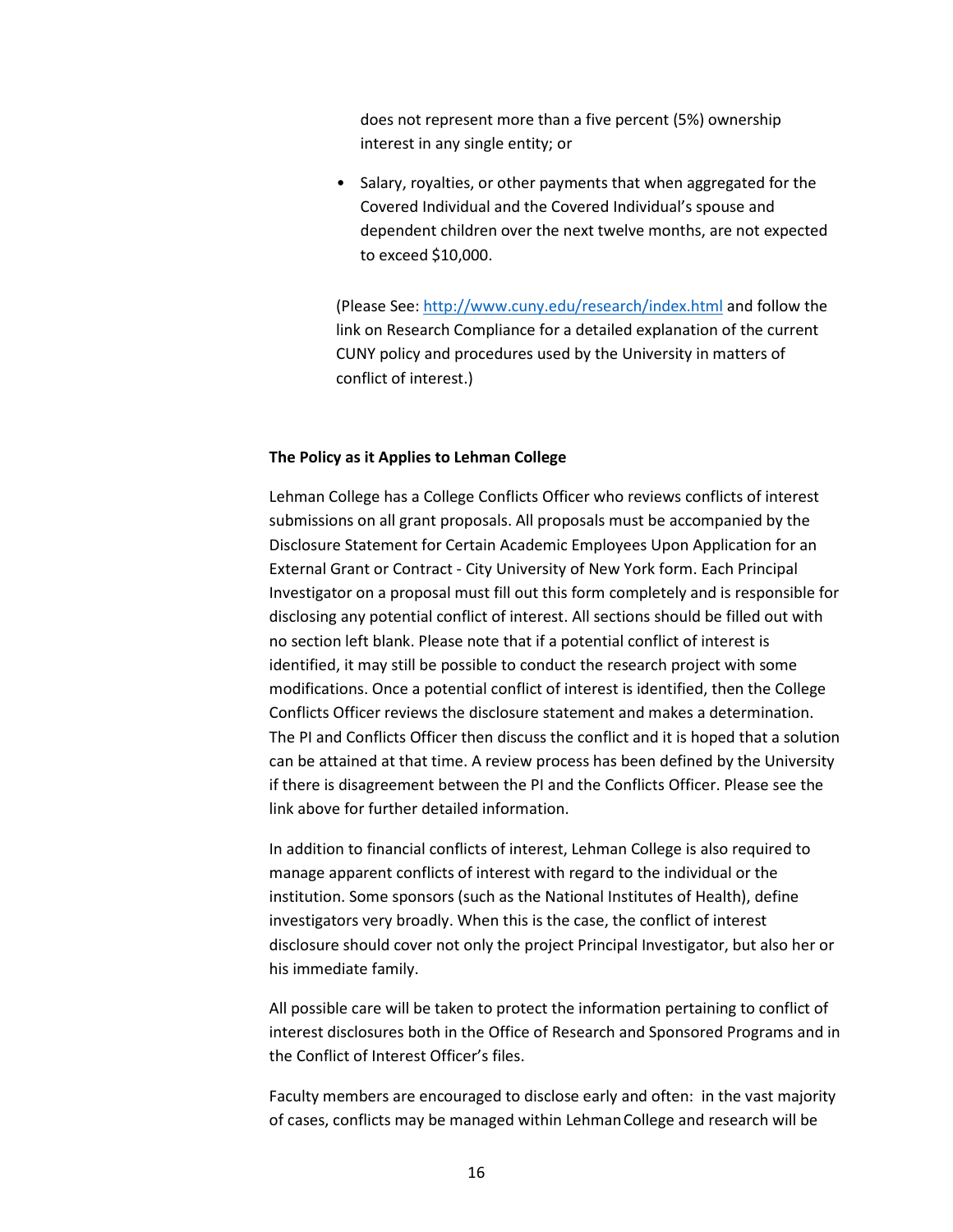able to continue. Penalties at the federal level usually only arise when conflicts are not disclosed.

NIH Policy: [http://grants.nih.gov/grants/policy/nihgps\\_2003/NIHGPS\\_Part4.htm#\\_T](http://grants.nih.gov/grants/policy/nihgps_2003/NIHGPS_Part4.htm#_T) oc54600065

In addition to their published policies, for the purposes of Conflict of Interest, NIH has clarified:

The term 'Investigator' means the Principal Investigator (PI) and any other person who is responsible for the design, conduct, or reporting of research funded by PHS, or proposed for such funding. The term "Investigator" includes the Investigator's spouse and dependent children.

- An Investigator is not just the Principal Investigator or Senior/Key Personnel conducting the PHS-sponsored research.
- Recipient institutions are encouraged to broadly consider an individual's role, rather than title, and their degree of independence when applying the definition.

NSF Policy:

[http://www.nsf.gov/pubs/policydocs/pappguide/nsf09\\_29/aag\\_4.jsp#IV](http://www.nsf.gov/pubs/policydocs/pappguide/nsf09_29/aag_4.jsp#IV)  A

10. Sexual Harassment

All sponsored programs are subject to the Research Foundation of CUNY's sexual harassment policy, which includes mandatory training for all project personnel (including faculty). Faculty may meet the training requirement by providing the Research Foundation of CUNY with a copy of their CUNY sexual harassment training certificate. All other project personnel must pass the sexual harassment training course which is available on the Research Foundation web site.

11. Equipment

The CUNY definition of equipment is any item over \$1000 in value. These items, regardless of how they were purchased, must be logged, tagged, and tracked annually through Lehman College's equipment office. For sponsored program budgeting purposes, equipment follows the federal definition, and is defined as any item with a value of over

\$5,000 and a usable life span of over one year. Please consult with the Office of Research & Sponsored Programs before budgeting equipment into a proposal as additional regulations may apply.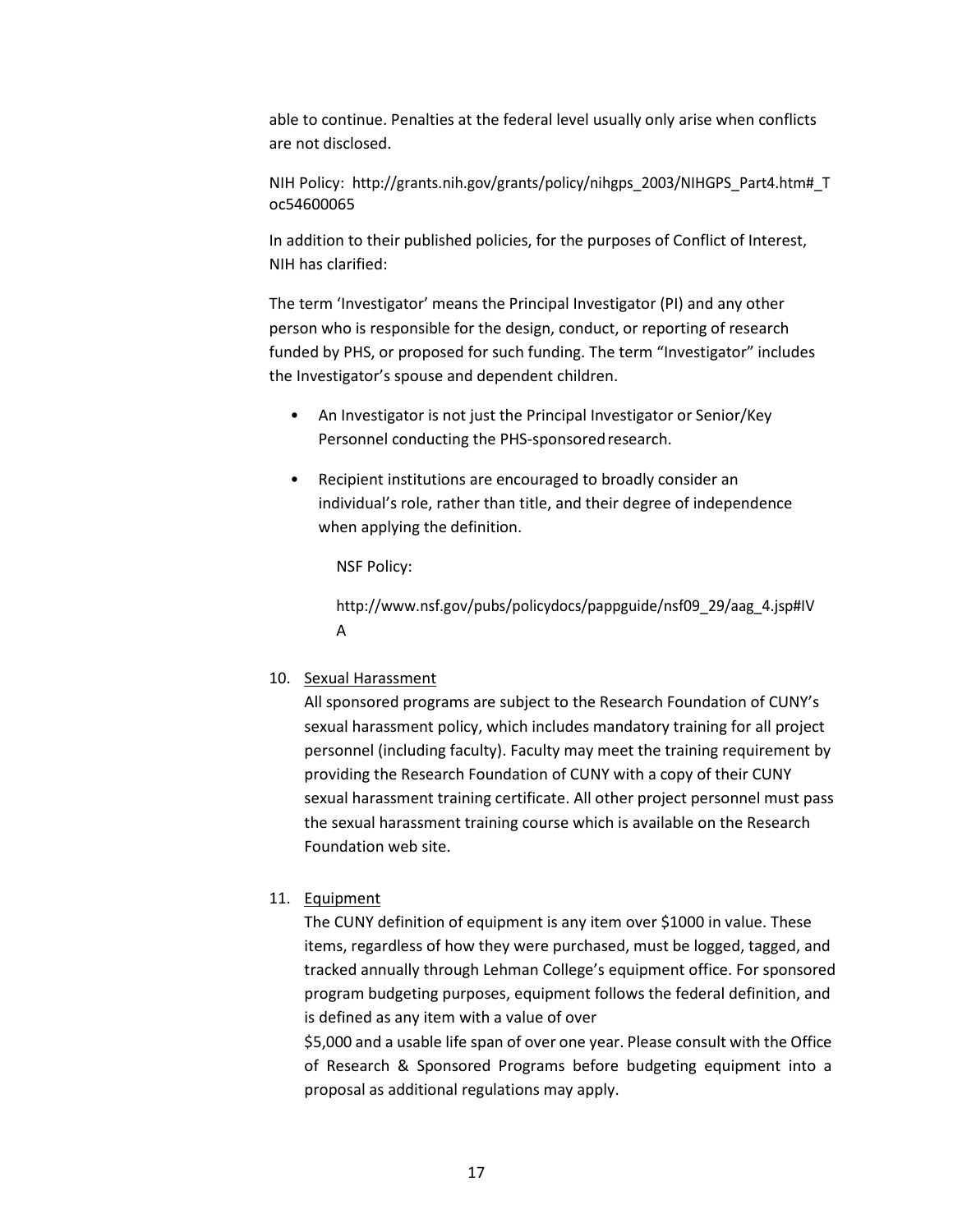#### 12. Intellectual Property

<span id="page-17-0"></span>CUNY has a robust intellectual property policy that applies to all faculty. If you believe your research may result in patentable intellectual property or will involve copyrightable materials, please disclose this to the Office of Research and Sponsored Programs at the time of the proposal.

#### 13. Technology Transfer

Technology transfer (disclosure agreements, data use agreements, patenting, and copyright issues) for sponsored programs is handled by the Research Foundation in concert with the appropriate CUNY offices.

#### 14. Cost Sharing

Cost sharing should only be included on a sponsored project if it is required by the sponsor. Projects requiring cost sharing must include letters of commitment for all costs and resources not provided by the sponsor. Cost sharing arrangements must be approved by the department chair, divisional dean, and Office of Research and Sponsored Programs.

## **Participant Roles and Responsibilities**

The successful development, approval, and submission of an application for sponsored program funding involves many more people than the researcher alone. It is important to understand each participant's role and responsibilities in the process to help ensure the proposal's success even before it leaves campus.

#### *i. Principal Investigator*

Since the project will be built around the PI's idea and the PI will be responsible to the institution and the sponsor for the fiscal and intellectual management of the project, the PI has the central role in all aspects of sponsored programs.

- 1. *Finding Funding:* It is the responsibility of the PI to find, review, and evaluate opportunities for proposal submission to make sure that the goals and mission of the sponsor are in alignment with the ideas and needs of the PI and the project in mind.
- 2. *Understanding Sponsor Requirements & Guidelines:* The PI must understand all sponsor requirements and guidelines to ensure thattheir application will be successful.
- 3. *Proposal Development:* The PI is responsible for writing the application, filling out all required forms, and ensuring that all parts and pieces are complete before submission.
- 4. *Proposal Routing:* The PI is responsible for discussing the proposal with their Department Chair and Divisional Dean and securing their approval before submission. The PI is also responsible for securing written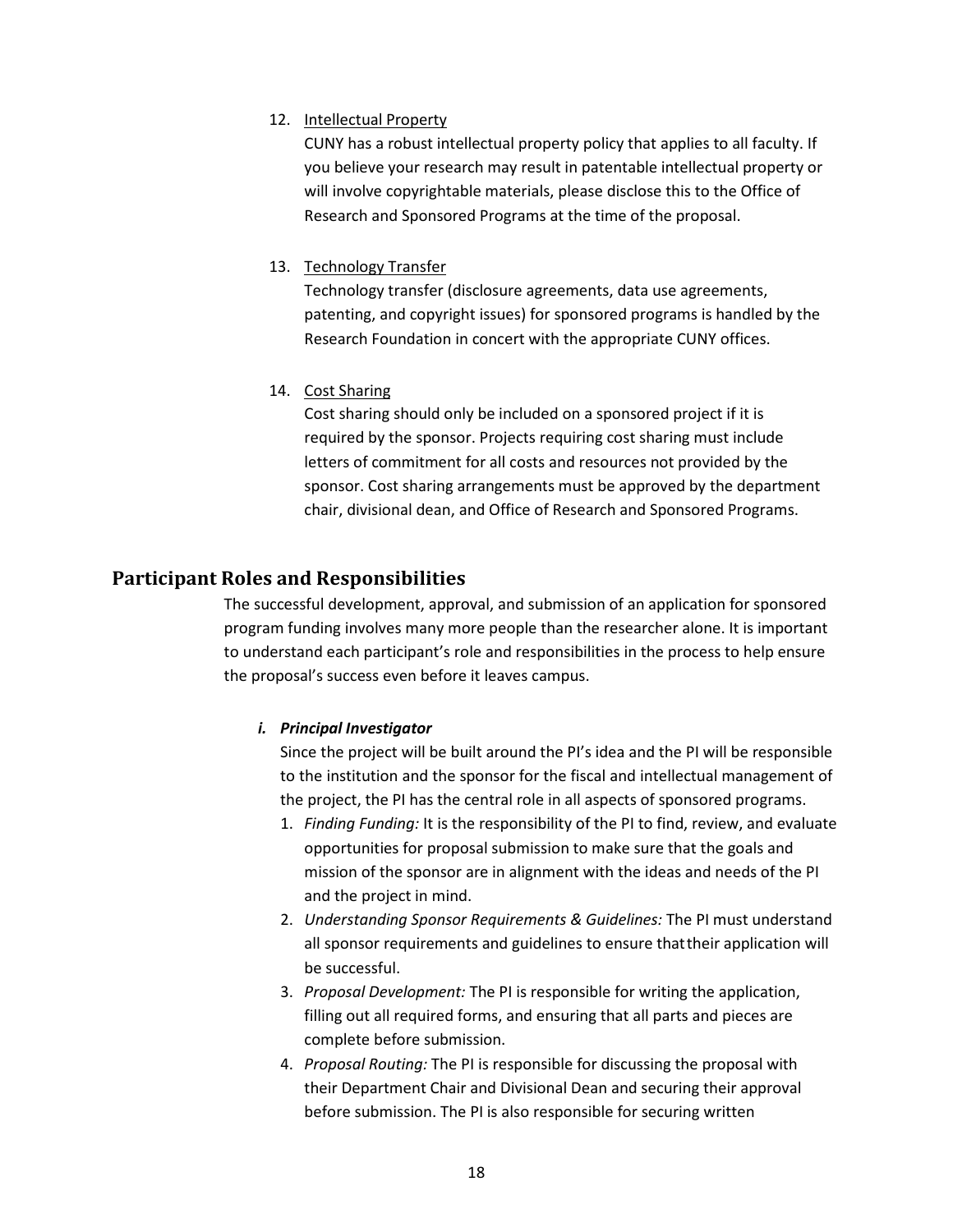documentation of any commitments being made to the project from Lehman College or other entities.

- 5. *Proposal Approval:* The PI is not legally able to commit the institution to an application for sponsored program funding. The PI is responsible for ensuring that the proposal has appropriate institutional approval from the Office of Research and Sponsored Programs before submission.
- 6. *Proposal Submission:* The PI is not usually responsible for the actual submission of the proposal, but requirements and processes vary from sponsor to sponsor. The PI is responsible for understanding the sponsor's requirements for submission and communicating with the Office of Research and Sponsored Programs.

#### *ii. Office of Research and Sponsored Programs*

The Office of Research and Sponsored Programs has at its core several varied responsibilities. Among these are to serve as a resource to the faculty in all areas of sponsored programs, to protect the institution from undue risk in sponsored programs, and to serve as liaison to the Research Foundation.

- 7. *Finding Funding:* The Office of Research and Sponsored Programs produces a monthly newsletter summarizing funding opportunities with approaching due dates and offers a workshop in the Fall and Spring semesters that enables faculty and staff to learn how to identify funding sources and search for opportunities. ORSP also forwards specific announcements to faculty that may be interested.
- 8. *Understanding Sponsor Requirements & Guidelines:* ORSP serves as advisor to faculty who may not have had much interaction with sponsors or understand the guidelines as presented. When questions arise about the administrative portion of a proposal, ORSP is available to answer the question from experience or assist in contacting the sponsor to understand the requirements.
- 9. *Proposal Development:* The development of the proposal is the responsibility of the PI. Workload permitting, ORSP staff will also work with individual faculty members to assist in developing the administrative parts of proposals or to give feedback on any part of the proposal. Time preference is given to new or inexperienced faculty over seasoned or funded faculty, and proposals are prioritized by due date. Regardless of any assistance given by ORSP, the responsibility for filling out all forms ultimately rests with the PI.
- *10. Proposal Routing & Approval*
	- a. Paper Proposals: All proposals should be scanned and uploaded to Cayuse and routed for approval by the PI, the Department Chair, and the Divisional Dean, before being routed to the Office of Research and Sponsored Programs for review and signature. All proposals that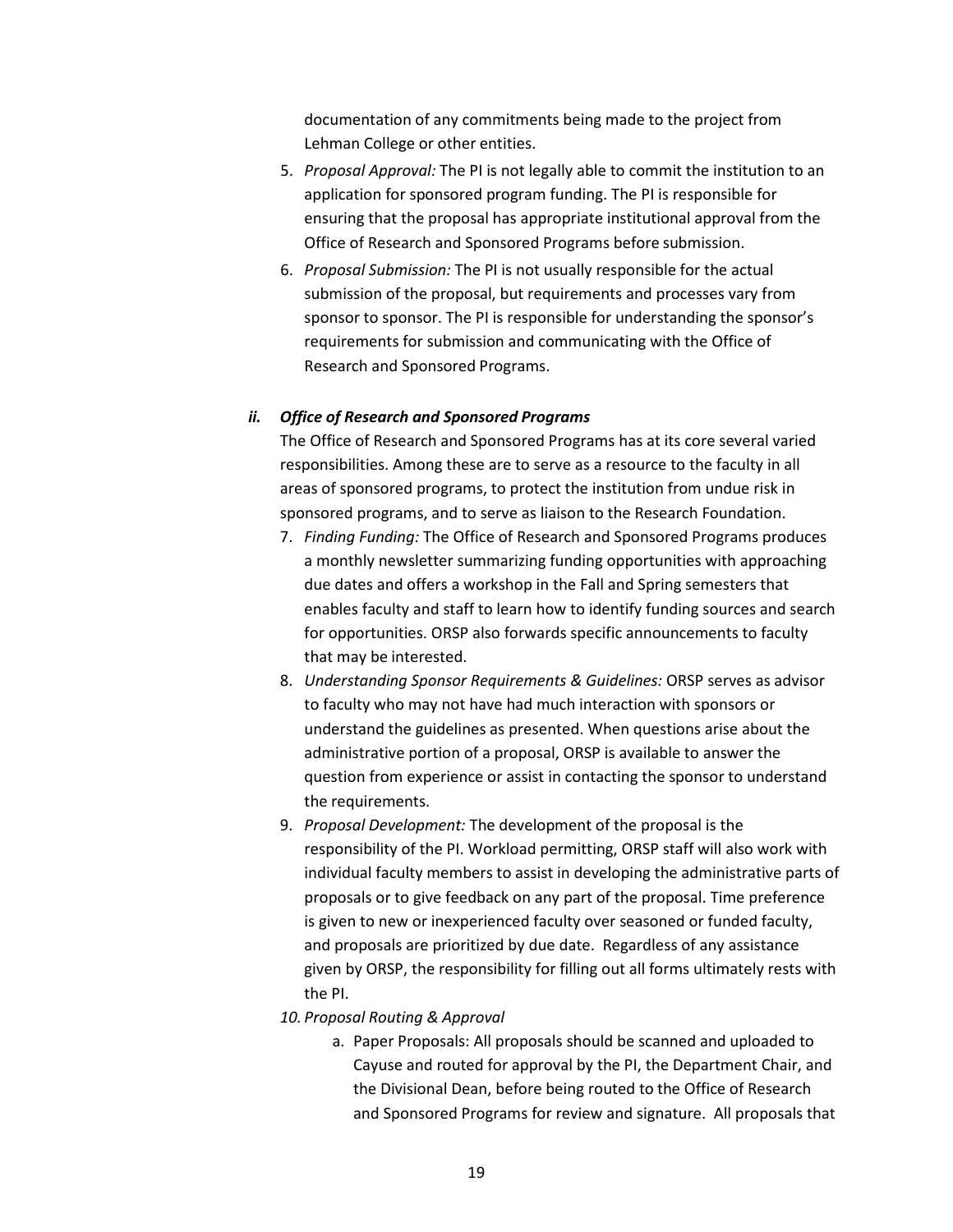include commitments of resources from the College must include letters outlining the commitment and be signed by the owner of the resources.

- b. Electronic Proposals: All proposals must be routed by the PI to the Department Chair, and the Divisional Dean before sending to the Office of Research and Sponsored Programs for review and submission. All proposals that include commitments of resources from the College must include letters outlining the commitment and be signed by the owner of the resources.The routing chain in Cayuse must also include owners of all resources committed to the project.
- 11. *Proposal Review:* ORSP is responsible for reviewing all proposals to ensure that they are compliant with all Lehman College, Research Foundation of CUNY, City, State, and Federal policies and regulations. ORSP encourages researchers to discuss the project with them earlyto ensure that all necessary supporting documentation and explanations will be included in the proposal or routing along with the proposal.
- 12. Proposal Submission: Unless required by the sponsor or necessary for other reasons, ORSP prefers to submit all applications directly.

#### *iii. Research Foundation*

- 13. *Finding Funding:* The Research Foundation of CUNY maintains a paid subscription to the database COS that is accessible to all researchers and manages the internal PSC‐CUNY proposal and award process. The RF does not have any formal role in finding funding.
- 14. *Proposal Development:* The Research Foundation does not have any role in proposal development, but may be consulted if you have unusual or extremely large items in your budget.
- 15. *Proposal Routing:* The Research Foundation does not have any role in proposal routing.
- 16. *Proposal Approval:* The Research Foundation does not have any rolein Proposal Approval.
- 17. *Proposal Submission:* The Research Foundation does not have any role in Proposal Submission.

#### *iv. Department Chair*

The Department Chair is responsible for understanding the researcher's request including any needs for space, reassigned time, equipment usage, staff support. In signing the paper routing form or approving an electronic proposal, the Chair agrees to fulfill any and all Department‐level commitments included in the proposal. Researchers are encouraged to discuss any commitments needed with the Chair at the beginning of proposal development and to consider including a